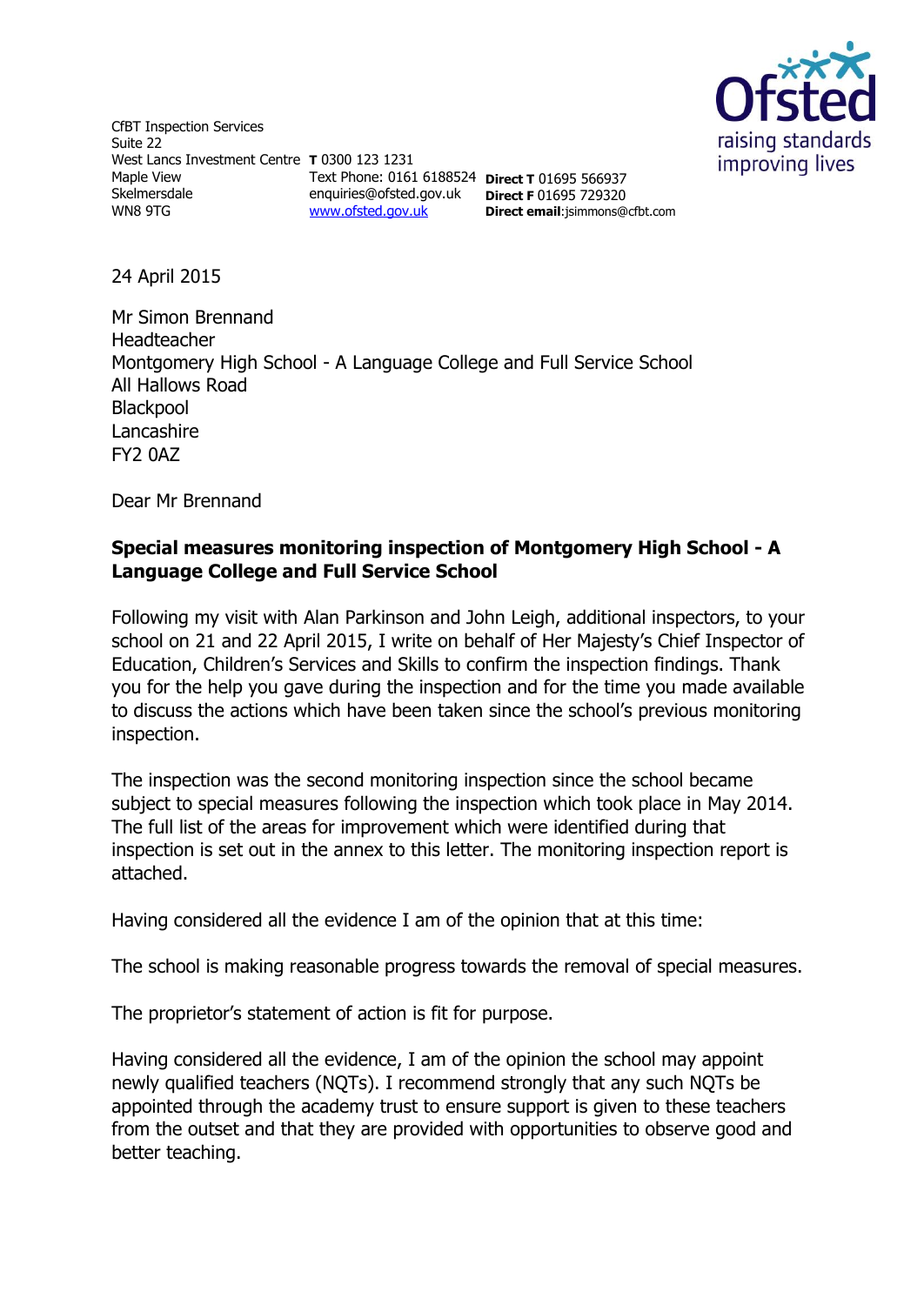

This letter and monitoring inspection report will be published on the Ofsted website. I am copying this letter and the monitoring inspection report to the Secretary of State, the Chair of the Governing Body and the Director of Children's Services for Blackpool.

Yours sincerely

Mark Williams

# **Her Majesty's Inspector**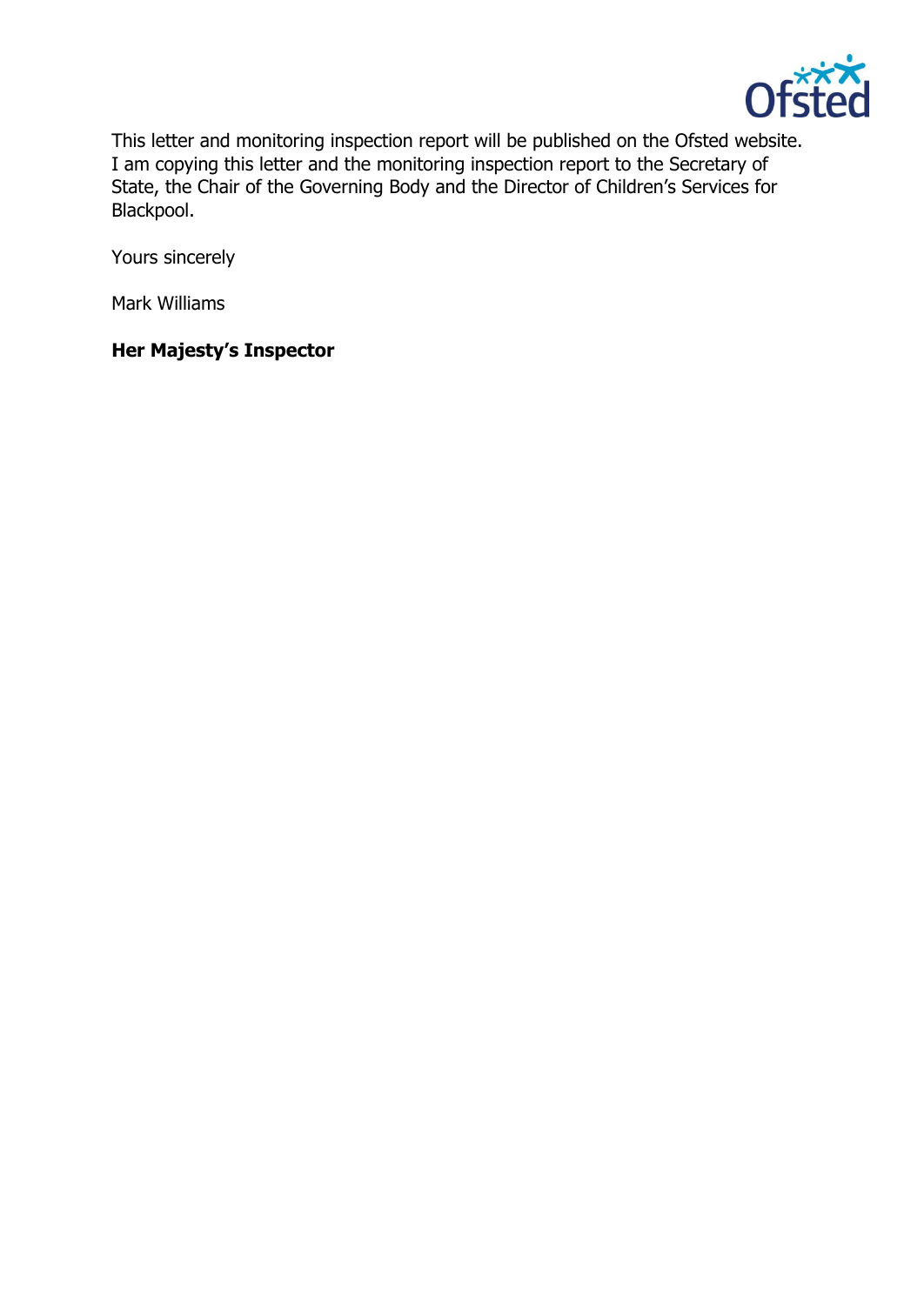

# **Annex**

#### **The areas for improvement identified during the inspection which took place in May 2014**

- Raise the quality of teaching in order to accelerate the progress of all groups of students, particularly those eligible for the pupil premium, the most able students and those with special educational needs and raise standards across the school, especially in mathematics and science, by:
	- making sure all teachers adapt their teaching to the needs and abilities of all groups of students and that they move students on more quickly when it is clear they are ready
	- ensuring all teachers have high expectations of what students can achieve by increasing the level of challenge, particularly for the most able students so that they make good or better progress
	- developing teachers' questioning skills so that students are given more opportunities to explore issues in greater depth
	- improving the quality of marking in all subjects so that it is regular and precise, with clear information provided to students as to the next steps in their learning and provide students with the opportunity to respond to teachers' comments and improve their work
	- disseminating more effectively existing good practice
	- further developing existing guidelines to promote students' numeracy skills and making sure all teachers follow these guidelines in the classroom.
- **IMPROVE STARES IMPTE Inc.** Improve students' punctuality to lessons by making sure all teachers challenge students when they arrive late and that students understand the consequences of not arriving on time.
- Improve the quality of leadership and management by:
	- using performance management more effectively to eradicate underperformance and reward good practice
	- tightening up procedures to ensure all staff follow school policies by rigorously checking up on whether they are being implemented
	- ensuring all heads of department are effectively held to account for students' achievement in their area of responsibility
	- improving the overall leadership and management of teaching by checking that initiatives, policies and staff training are making a difference to practice in the classroom
	- improving self-evaluation so that it more accurately reflects the strengths and weaknesses of the school
	- sharpening procedures for collecting information on students' achievement so that it clearly demonstrates the progress they have made from their individual starting points and use this information more effectively to hold all teachers to account for the progress of students in their classes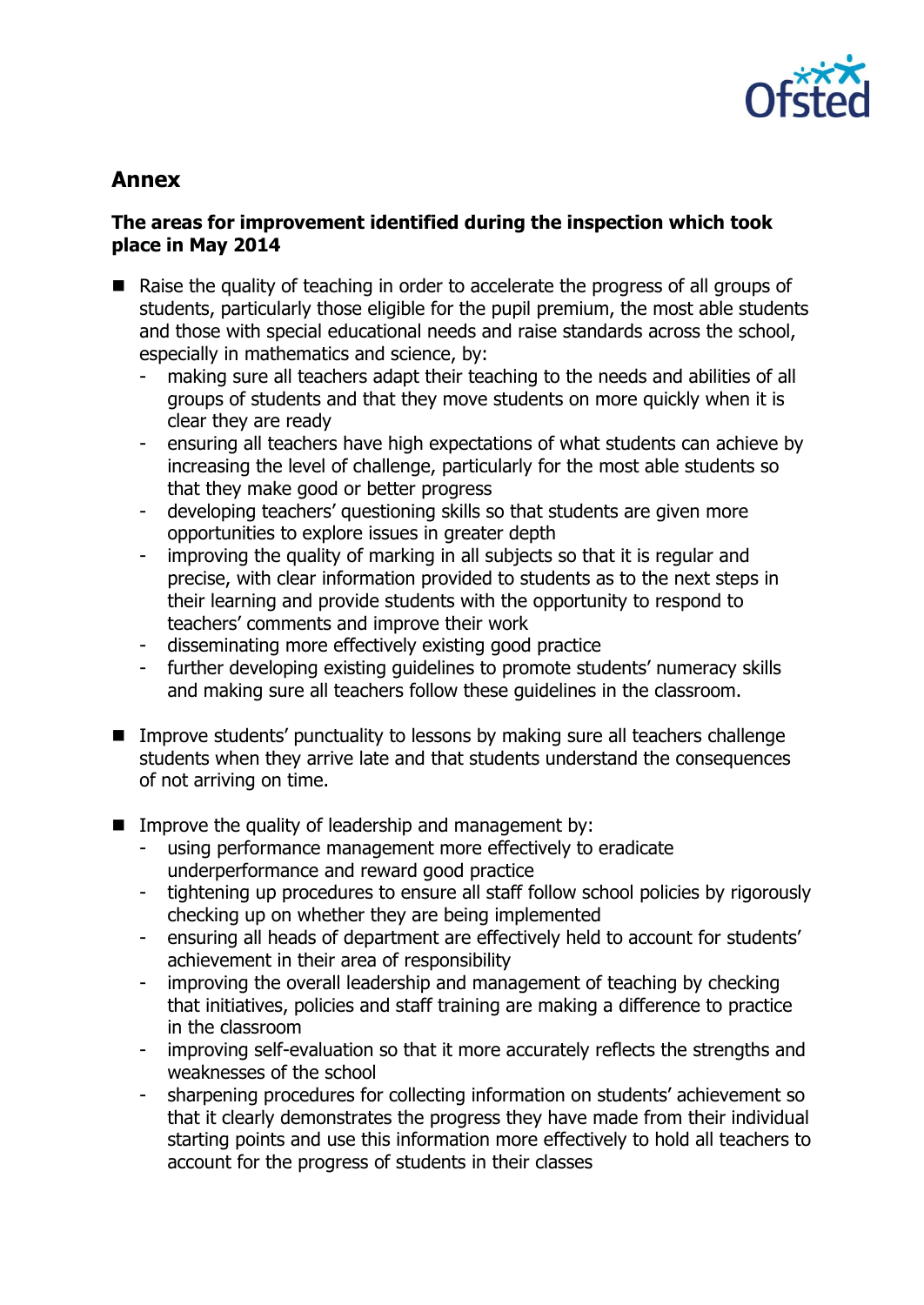

- ensuring that funds available through the pupil premium secure improvement in the achievement of students eligible for such support
- undertaking an external review of governance to make sure governors challenge the school more effectively to raise standards. The external review should have a specific focus on the use of the pupil premium.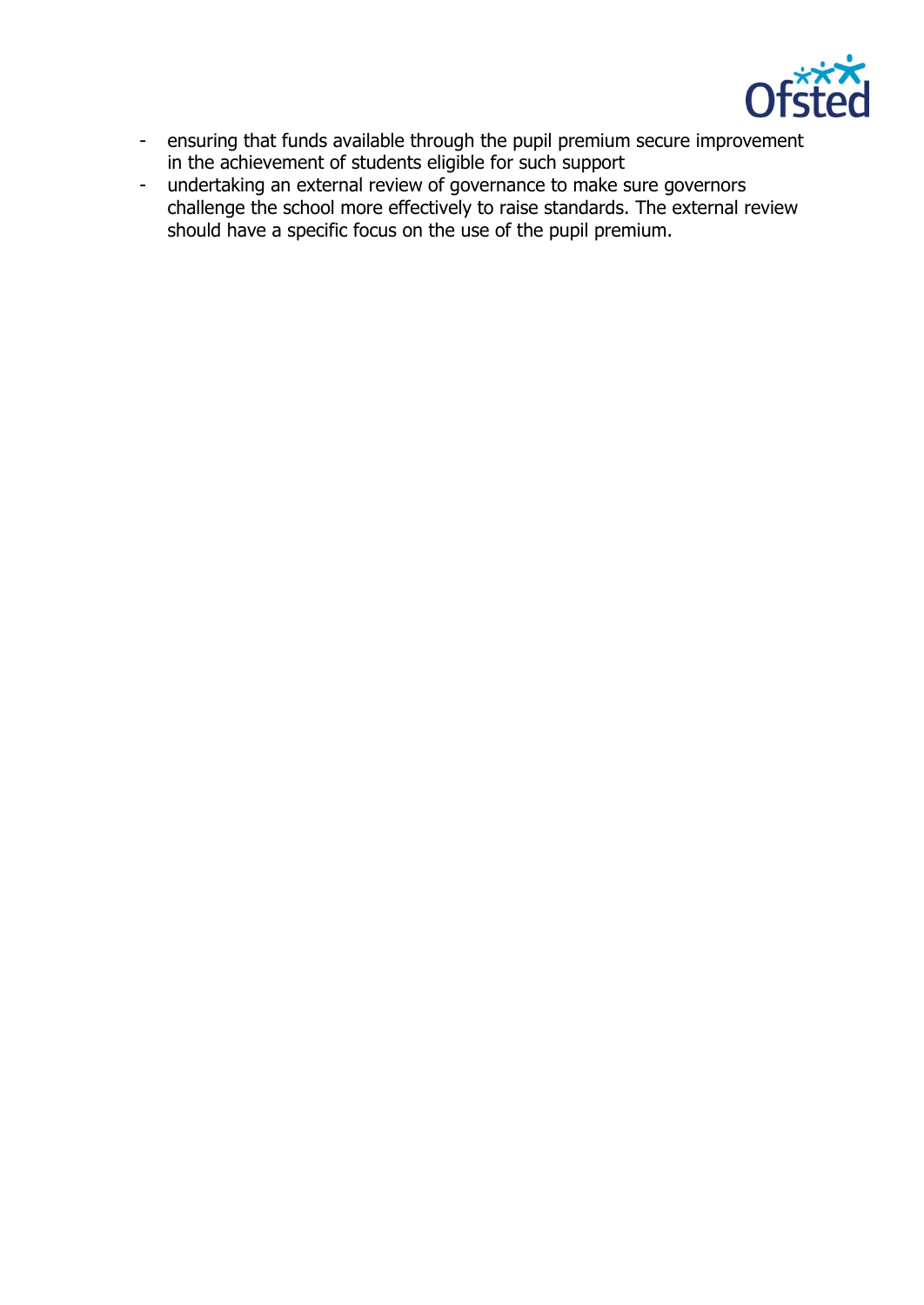

# **Report on the second monitoring inspection on 21-22 April 2015. Evidence**

Inspectors observed the school's work, scrutinised documents and met with the headteacher; members of the school's leadership team; 25 students; four members of the governing body, known as the Academy Council, including the Chair; three NQTs/recently qualified teachers; and two representatives of the Fylde Coast Academy Trust.

Inspectors looked at the quality of teaching and learning, visiting 17 classes. During this time inspectors observed the teaching and learning in the lessons taught, spoke with students, looked at the information held by teachers about the progress of students within the classes and examined work in students' books. Four such visits were conducted jointly with members of the school's senior leadership team.

Inspectors carried out informal learning walks during the school day, including at lunch time, and took the opportunity to speak with students on these occasions.

Inspectors also took into account the 49 responses received from parents on Parent View in the 365 days up to and including 21 April 2015.

#### **Context**

Montgomery High School became a sponsored academy on 1 October 2015. It is part of the Fylde Coast Academy Trust (FCAT). Because Montgomery High is known by the title 'school', such terminology is used throughout this report.

There have been a number of changes in staffing since the first monitoring inspection in September 2014. In addition, there had been significant staff absence during the autumn term of 2014 and the spring term of 2015.

The shadow governing body has now been replaced by the Academy Council.

#### **Achievement of pupils at the school**

Overall, all groups of students, including those who are disadvantaged, disabled or who have special educational needs, are making better rates of progress in their learning. These improvements are the result of improved systems to check how well students are doing. Assessments are increasingly accurate. The regular 'data cycles' for example, now increased to six in number, provide leaders with information about which students are doing well and who requires additional support. This regular checking, coupled with a range of moderation activities, including those carried out by external partners, points to better outcomes being achieved by Year 11 students in 2015 compared with those gained in the past.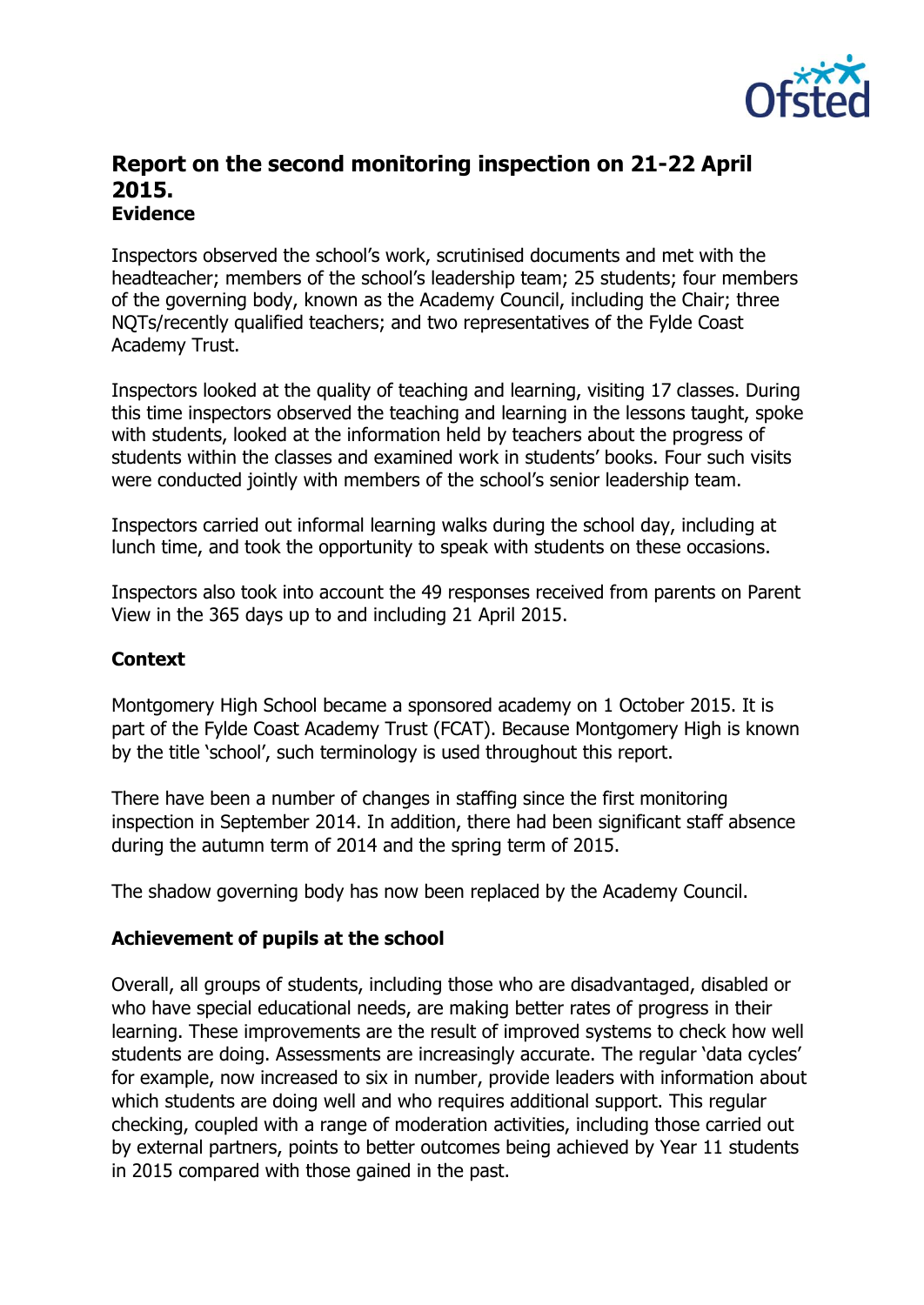

However, while improving, the rates of progress made by students are variable. Data held by leaders show, for example, students in Year 8 are making better than expected progress in mathematics and science but less than expected progress in English. In Year 10, the gap between disadvantaged and non-disadvantaged students making expected progress in English is narrowing while in mathematics it is widening. Such variability is not uncommon across the school and is confirmed by work in students' books. The reasons for this inconsistency are two-fold: previous instability in staffing, particularly in science and French, which has led to the learning of some students being disjointed; and variability in the quality of teaching.

# **The quality of teaching**

There are signs that the quality of teaching is improving, however, it remains variable across the school and within subjects. While some teachers have high expectations and use the school's marking policy very well to challenge all groups of students, including the most able, to do their best, others do not. Some teachers ask searching questions that tease out students' understanding of what is being taught. This enables them to re-shape lessons to best meet the needs of learners. Other teachers though, do not follow up responses to the questions they ask. This means students are not always clear in their understanding. Some marking is of high quality and identifies the next steps students should take to improve their learning very well. Such dialogue, including where students respond well to prompts, aids achievement. In some cases, though, responses are not made or expected. In a few instances, work is not marked at all. Where this is the case, students do not always understand or remember what they have been taught. To promote good teaching, leaders introduced the 'Montgomery Excellent Lesson' guidance. However, this guidance does not give enough emphasis to the impact teaching should have, namely better learning.

Examples of routinely good and better teaching over time are evident in the school. Where teaching is of this quality, students make at least good progress in their learning. In English in Year 8, for example, students over time have developed a wide range of vocabulary which has enabled them to write interesting sentences, paragraphs and longer pieces of work to enhance their understanding of concepts such as 'identity'. Furthermore, sentences, such as 'As John was stepping gingerly up to the haunted house in Dead Drive, he was like a gazelle staring into the eyes of a lion', capture the attention of readers well. In this class, the teacher's constant probing questions and modelling of vocabulary is encouraging students to think boldly about the words they may use to express themselves. The teacher's attention to spelling, grammar and punctuation is also helping students to expect high standards of themselves in using these important aspects of the English language. By way of another example, a class of students in Year 7 studying French have benefited greatly from their teacher's sound knowledge of what they can do already. Because work set builds on what has been taught already and consistently seeks to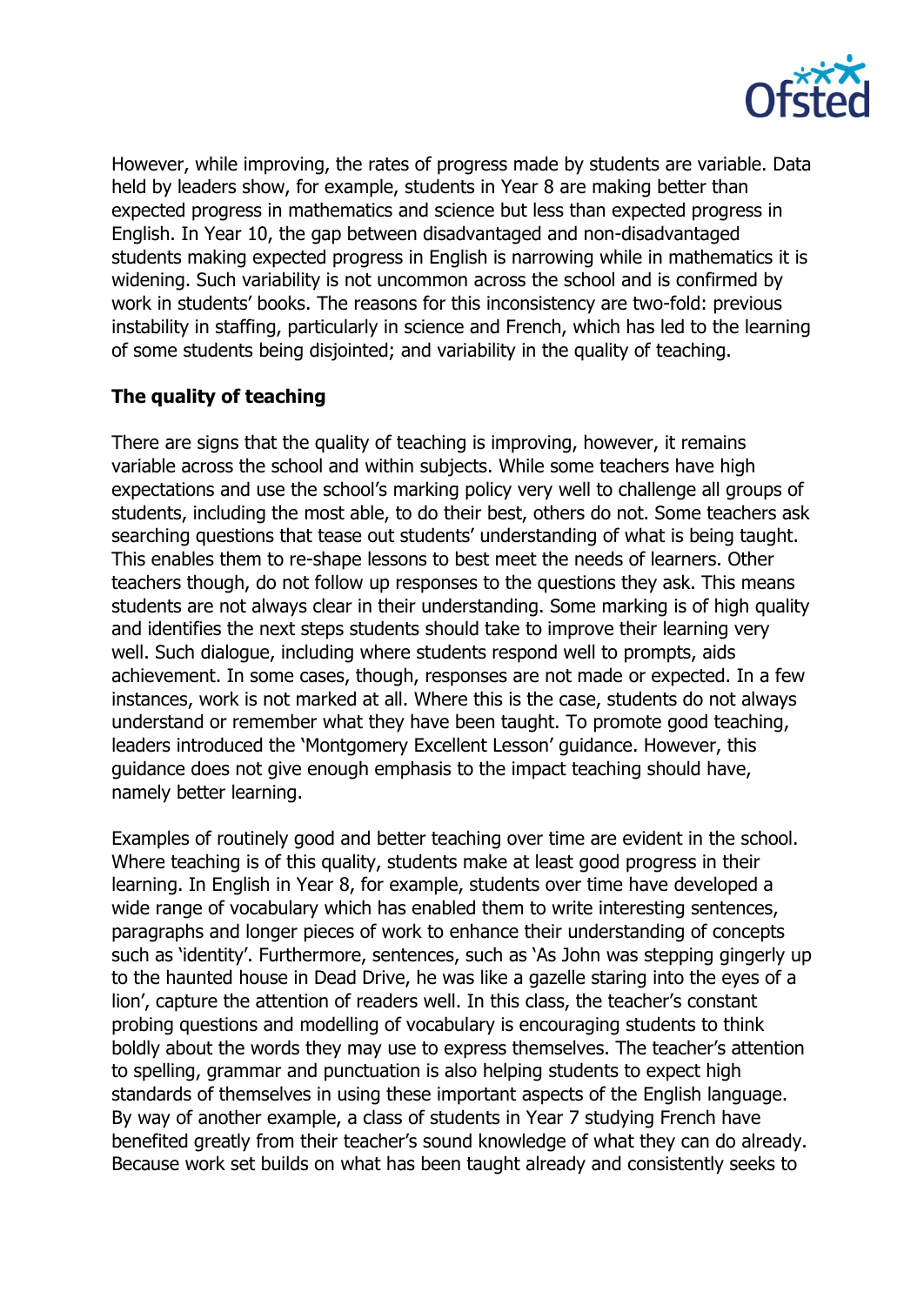

challenge all, the result is that students are able to construct increasingly complex sentences in French with confidence and accuracy. In both these examples, students, regardless of need, disadvantage or ability, thoroughly enjoy their learning, achieve well and behave well in lessons.

#### **Behaviour and safety of pupils**

Students have mixed views about standards of behaviour. Many of those spoken with formally and informally see improvements. They point to a calmer atmosphere around the school and value the sense of identity brought by the school uniform. Other students are less positive and dislike the way some lessons are disrupted and a few students are seen to get away with poor behaviour. Inspectors are of the opinion that behaviour, like achievement and teaching, is variable in quality: there is some that make both school and students very proud and there is some that is still not good enough.

During the course of this inspection most students behaved well – they were polite and courteous and had positive attitudes to their learning appreciating, for example, the additional revision sessions during the Easter holidays and guidance they have received about sixth form options or possible career choices. They moved around school, along the corridors and in the outside areas for example, in an orderly fashion. On a few occasions, though, learning was interrupted by low-level disruption, sometimes unchallenged by teachers, including students going in and out of lessons to go to the toilet. Furthermore, whereas inspectors saw many examples of students taking great pride in the presentation of their work, on a few occasions presentation was not good enough. While some teachers challenge students when standards of presentation fall below expectations, not all do so. This gives mixed messages to students.

Leaders are fully aware of the inconsistencies in the behaviour and attitudes of students. Where behaviour falls below expected standards, incidents are recorded. The records kept, however, are not coordinated meaning leaders do not have a clear overview of what actions have been taken to prevent incidents reoccurring or how successful these actions have been. Furthermore, leaders' records do not routinely include reference to any contact made with parents. This means it is unclear whether or not parents have been informed of incidents involving their children.

There has been a slight dip in attendance since September 2014, owing in the main to higher rates of illness. For some vulnerable students, however, there have been marked improvements – a few, for example, boasting full or nearly full attendance over the last half term up to Easter 2015. Particularly vulnerable students, those for whom external agencies are involved for example, are helped to stay in education through additional support in school or through the seeking of alternative arrangements.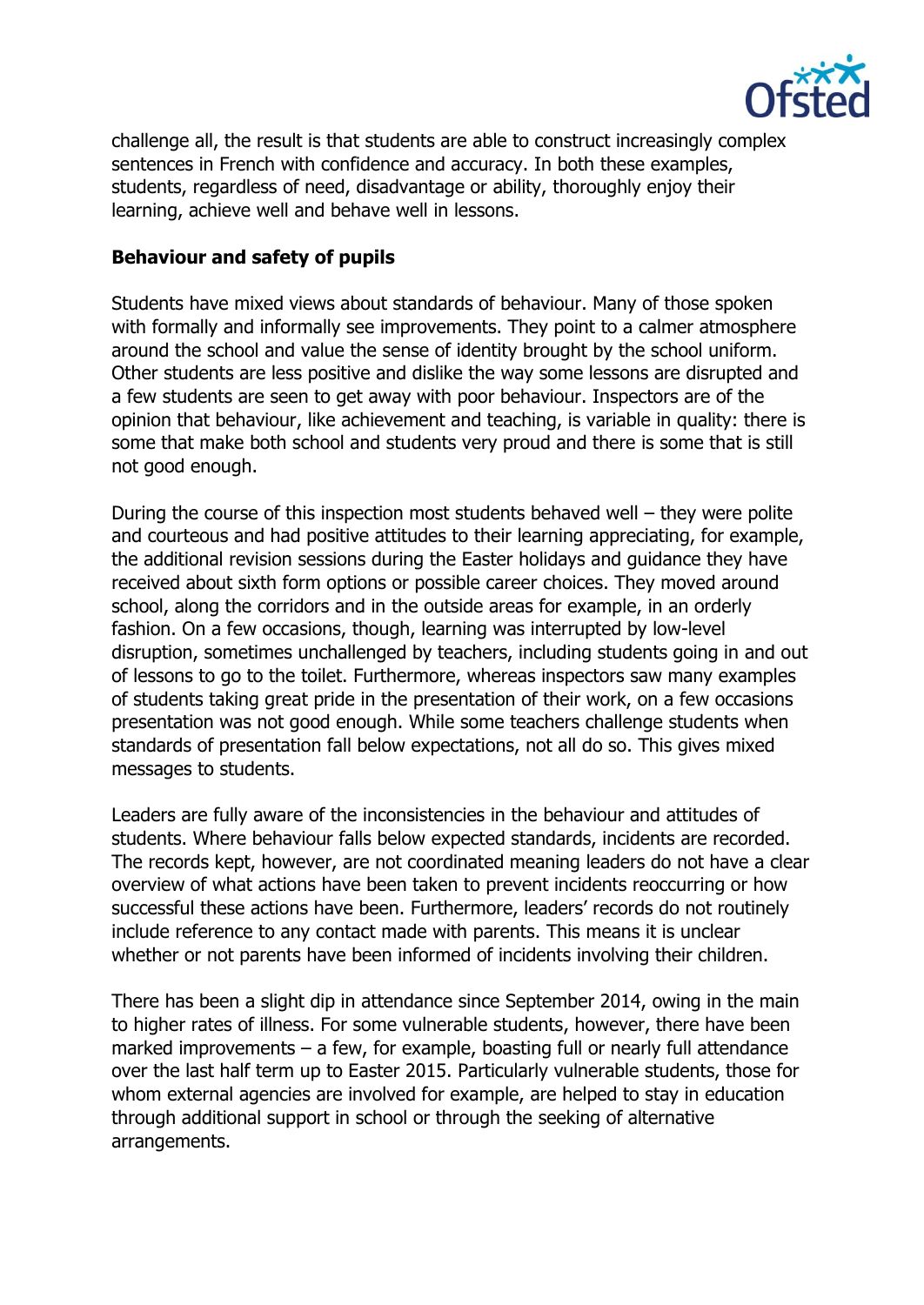

## **The quality of leadership in and management of the school**

With support from FCAT, leaders have carried out root and branch reviews of the school's workings. Difficult but correct decisions have been made. The performance management of leaders and teachers now focuses even more stringently on attaining good outcomes for students. Movement up the pay scale has been by exception. The curriculum has been reviewed with less successful subjects removed. Training for staff is now more focused to need and effective use is being made of the opportunities afforded by being part of the FCAT family, the sharing of training with other partner schools and academies for example. NQTs spoken with, for example, valued the opportunity to observe teaching in a local primary school and to meet with that school's special educational needs leader. Both NQTs reported that because they had seen for themselves what younger pupils can do, the experience had enabled them to raise the expectations they had for their own students. Because of previous staffing instability, though, the opportunity for NQTs to observe good or better teaching at Montgomery High has been more limited.

The Academy Council holds leaders to account increasingly well for the performance of the school. Its members' questions are challenging and rightly focused on the difference actions taken by leaders are making to the quality of teaching, learning and behaviour. As a result of this challenge and that provided by FCAT, the senior leadership team has sharpened its focus on the most important things to improve the school. Plans in place, including the proprietor's statement of action, have been improved and are fit for purpose. These plans include targets to improve the weaknesses identified in the May 2014 inspection report and give attention to groups of students, including those who are disadvantaged or who have special educational needs or disabilities.

While the school is moving forward, demonstrating the growing capacity within the school, leaders agree with inspectors that the pace of improvement needs to be accelerated. Leaders' self-evaluation accurately reports there is too much inconsistency and variability in teaching quality and in the learning and behaviour of students. There are a number of reasons for this. First, and understood by leaders, is that agreed school policies are not adhered to consistently. Second, the amount of information held by leaders about students' achievement and behaviour is too complex meaning it is difficult to get a clear overview quickly.

#### **External support**

Support and challenge from FCAT has been immediate. Representatives from the Trust are taking an active role in the life of the school, including in helping to provide stability in staffing and leadership, in the appointment of a director of science for example. Trust-wide training opportunities are being utilised, for example to build up the skills of middle leaders using the experience of serving headteachers